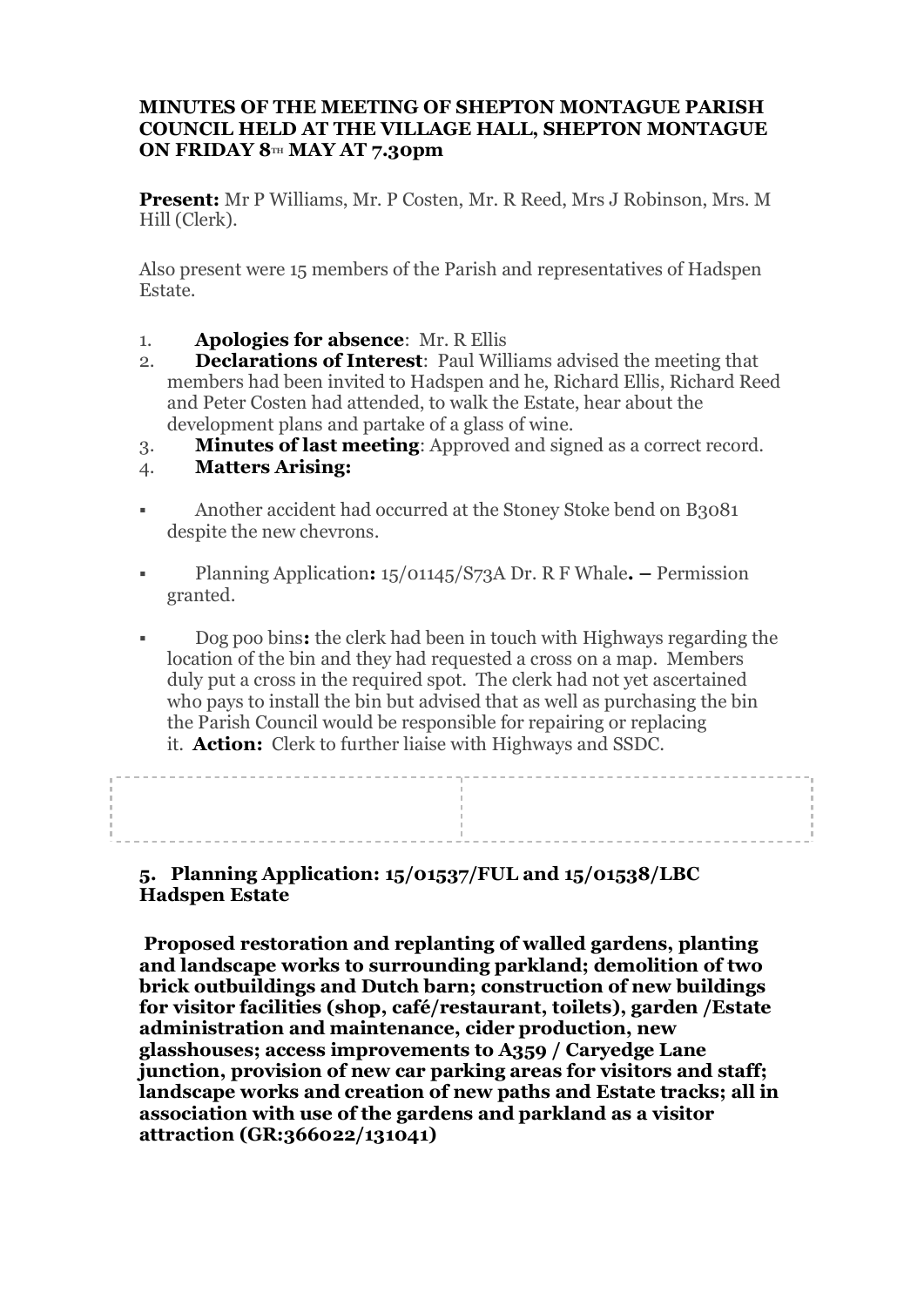Paul Rawson Hadspen Estate Manager and Pat Benjamin, the architect, gave a short presentation to the meeting outlining the plans for the walled garden and development of the estate buildings and parkland as a visitor attraction. It was explained that Mr. Bekker, the owner, is keen to re-open the gardens to the public and this is the core of the application, surrounded by the other aspects to make it a viable business proposition. In view of the major impact this will have on the local area Hadspen Estate feel it is important for local people to have the opportunity to discuss the plans. Plans and drawings were presented and showed the whole proposed scheme in some detail.

They then answered questions from members and from the floor. Overall people seemed positive about the replanting of the gardens and the proposed building developments. Issues raised by parishioners at the meeting included:

Expected visitor numbers (c. 100,000 per year)

The nature of the 'visitor experience'

Traffic volumes and management – potential for increased traffic through village, on Cattle Lane, on Cary Edge Lane

Improvements to A371, A359 and access to Hadspen Estate

Staff access to Estate

Disabled access/provision

Suitability of roads

Signage

Car parking areas, volumes and management

Noise

Opening times

Restaurant opening times

Possible evening events

Shop

Potential light pollution

Local employment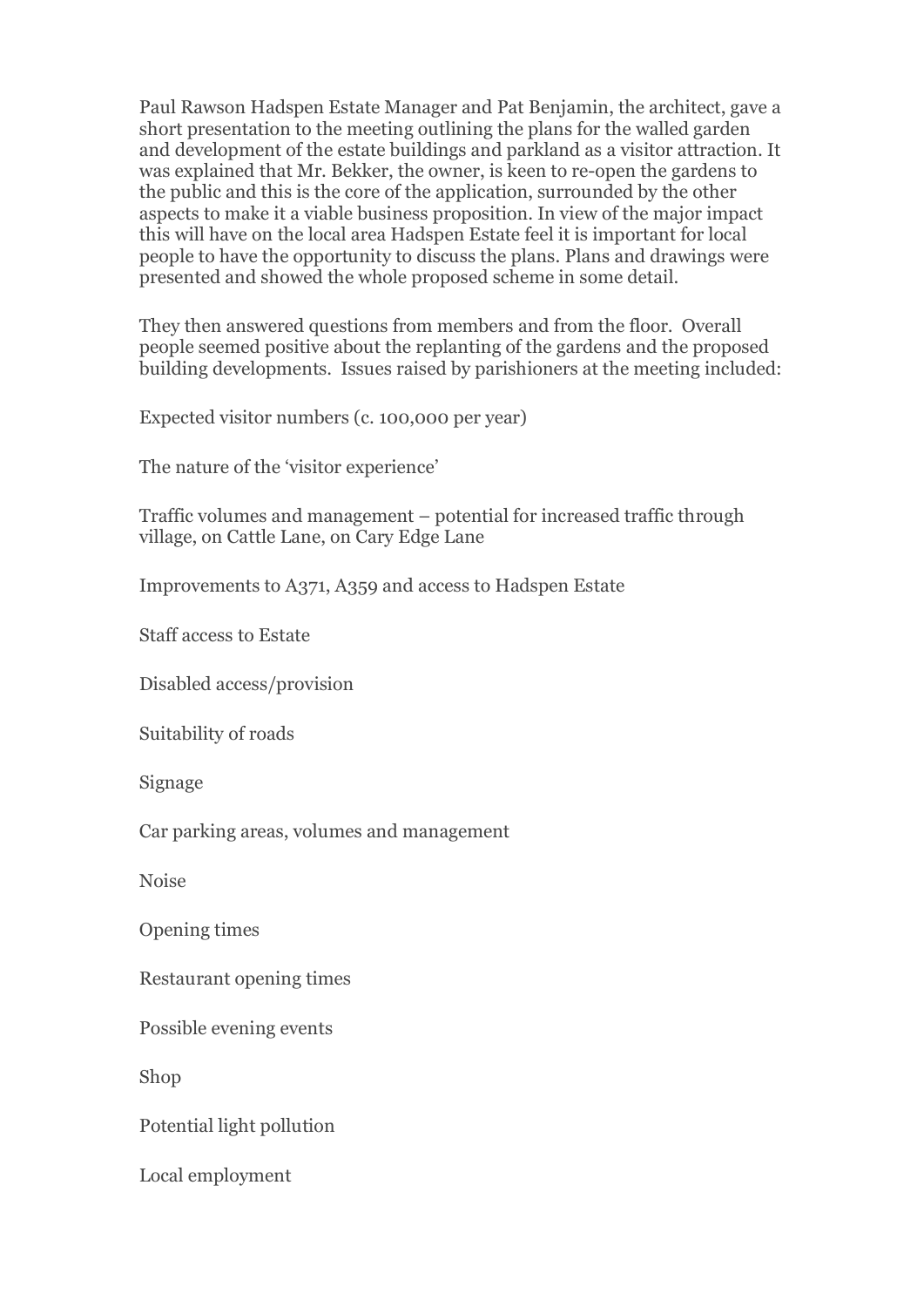Cider making and orchard planting.

Newts and bats

Permissive paths

Development phases

Likely opening date (aiming for Summer 2017)

Concerns expressed centred around traffic volumes and management, particularly the potential for visitors to follow their SatNavs and access or leave the Estate other than from the A359 as planned.

(With regard to the potential re-routing of the A371 around the area between the Grove Cross junction and the junction with Shatwell Lane, Paul explained that discussions were at a very preliminary stage with Highways to perhaps reconfigure the curves of the road to reduce accidents and noise (via a change in road surface). Hadspen is also keen to support local parishes in getting the Grove Cross junction improved however both of these issues are outside the scope of this planning application.)

It had been arranged that the Village Hall would be open the following morning to allow anyone interested to inspect the plans and drawings which would remain on display. Paul kindly offered to attend this event as well, to explain the development and answer any further questions. It was decided to record any comments or concerns raised regarding the application so that the Parish Council could be sure to represent the views of residents who were not able to be at the meeting.

Following both the meeting and the Village Hall opening, the following observations were agreed should be returned to Planning:

*The Parish Council is strongly supportive of this enterprise with its significant employment potential and the renovation of these neglected gardens to their former glory for public enjoyment.*

*Our concern is mainly about traffic with the potential for SatNavs to guide visitors via Cattle Hill, through the village or along Cary Edge Lane (very narrow and highly unsuitable) and the well-known inherent dangers at the Grove Cross junction..*

*Clear signage is imperative and a 'tourist' sign on the A371 at the Cattle Hill junction keeping visitors on the main road should help.*

*We are aware that the Grove Cross issue is being addressed by Highways with minor modifications but the general consensus is that a roundabout is required.*